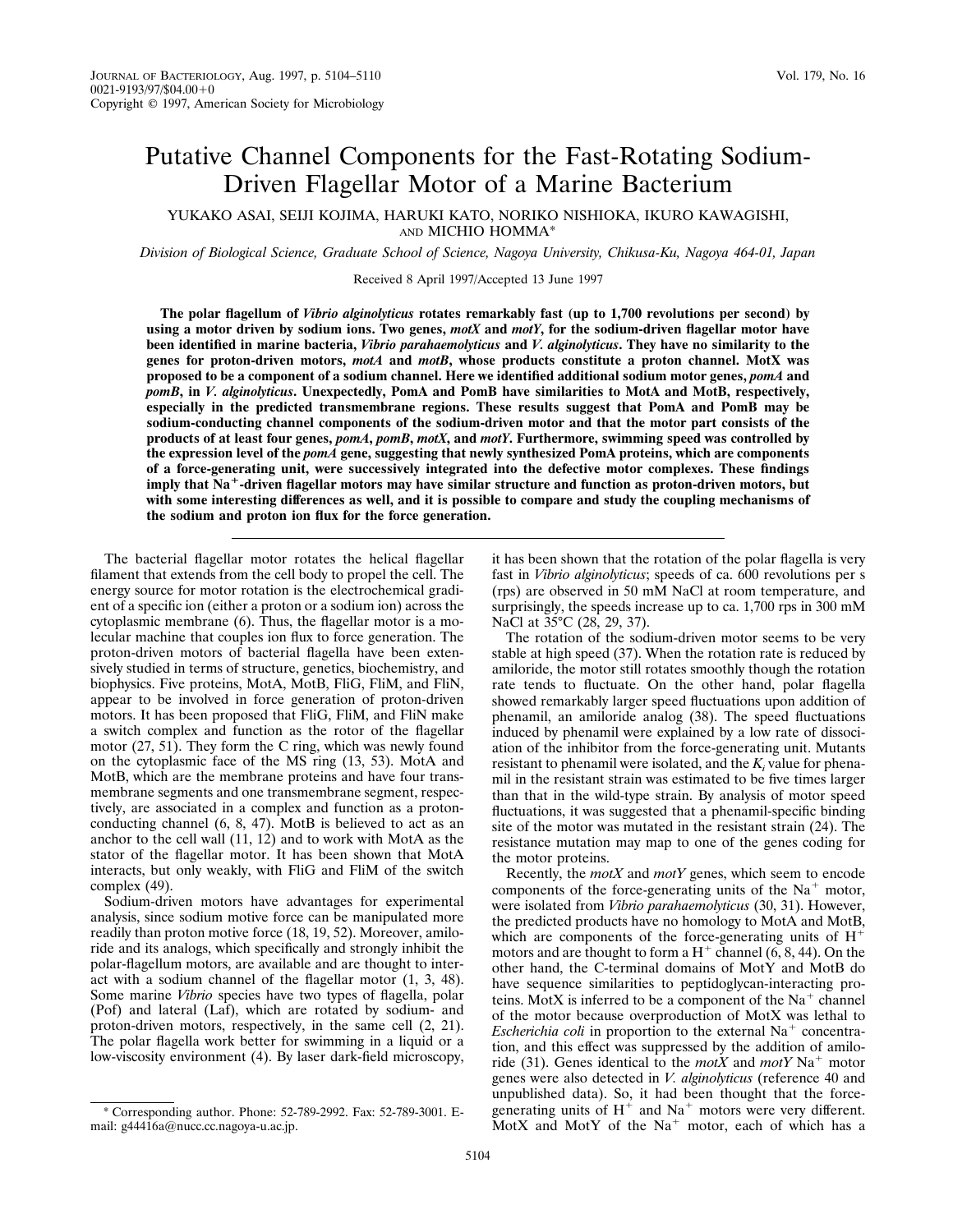| Strain or plasmid        | Genotype or description <sup>a</sup>                                                                                                         | Reference<br>or source |
|--------------------------|----------------------------------------------------------------------------------------------------------------------------------------------|------------------------|
| V. alginolyticus strains |                                                                                                                                              |                        |
| 138-2                    | Wild type                                                                                                                                    | 50                     |
| VIK4                     | 138-2 <i>rif</i> ( $Rif'$ Pof <sup>+</sup> Laf <sup>+</sup> )                                                                                | 40                     |
| VIO <sub>5</sub>         | VIK4 <i>laf</i> (Pof <sup>+</sup> Laf <sup>-</sup> )                                                                                         | 40                     |
| <b>VIO586</b>            | VIO5 pom $A$ (Laf <sup>-</sup> Pom <sup>-</sup> )                                                                                            | This work              |
| V. parahaemolyticus      |                                                                                                                                              |                        |
| LM4170                   | $la[X313 \text{ mot} X118 \text{ (Laf}^{-} Pom^{-})$                                                                                         | 31                     |
| LM4171                   | $la[X313 \text{ mot} Y141 \text{ (Laf}^{-} Pom^{-})$                                                                                         | 30                     |
| E. coli strains          |                                                                                                                                              |                        |
| DH5 $\alpha$             | $F^- \lambda^-$ recA1 hsdR17 endA1 supE44 thi-1 relA1 gyrA96 $\Delta(\text{arg}F\text{-}lacZXA)U169$ $\phi$ 80dlacZ $\Delta$ M15             | 16                     |
| XL1-Blue                 | recA1 hsdR17 endA1 supE44 $\Delta (lac$ -proAB {F'::Tn10 proAB lacI <sup>q</sup> Z $\Delta$ M15}                                             | Stratagene             |
| $S17-1$                  | recA hsdR thi pro ara RP-4 2-Tc::Mu-Km::Tn7 (Tp <sup>r</sup> Sm <sup>r</sup> )                                                               | 46                     |
| Plasmids                 |                                                                                                                                              |                        |
| pSU21                    | cat (Cm <sup>r</sup> ) $P_{lac}$ lacZ $\alpha$                                                                                               | 5                      |
| pSU41                    | kan (Km <sup>r</sup> ) $P_{loc}$ lacZ $\alpha$ (MCS same as that in pSU21)                                                                   | 5                      |
| pIO3                     | pSU21 0.4-kb and 6.0-kb HindIII fragment $(motY^+)$                                                                                          | 40                     |
| pYA101                   | pSU21 5.0-kb and 3.6-kb HindIII fragment (pomA)                                                                                              | This work              |
| pYA201                   | pSU21 5.2-kb and 3.3-kb $EcoRI$ fragment (pomA <sup>+</sup> )                                                                                | This work              |
| pYA202                   | pSU21 3.3-kb $EcoRI$ fragment (pom $A^+$ )                                                                                                   | This work              |
| pYA2021                  | pSU21 2.7-kb EcoRI-HindIII fragment (pomA)                                                                                                   | This work              |
| pYA2022                  | pSU21 1.9-kb EcoRI-XbaI fragment (pomA)                                                                                                      | This work              |
| pYA2023                  | pSU21 1.6-kb <i>EcoRI-SacI</i> fragment (pomA)                                                                                               | This work              |
| pYA203                   | pSU21 3.3-kb <i>EcoRI</i> fragment ( <i>pomA</i> <sup>+</sup> ) (containing the same fragment as pYA202, but in<br>the opposite orientation) | This work              |
| pYA2031                  | pSU21 2-kb SacI-EcoRI fragment (pom $A^+$ )                                                                                                  | This work              |
| pYA2032                  | pSU21 1.45-kb XbaI-EcoRI fragment (pom $A^+$ )                                                                                               | This study             |
| pHK2                     | $pSU21$ 3.3-kb <i>SacI</i> fragment ( <i>pomAB</i> <sup>+</sup> )                                                                            | This work              |
| pHK3                     | $pSU21$ 1.2-kb HindIII-SacI fragment pomA pomB <sup>+</sup> )                                                                                | This work              |
| $p$ SK1                  | pSU41 1.45-kb XbaI-EcoRI fragment (pom $A^+$ )                                                                                               | This work              |
| $p$ SK1- $\Delta$ 28     | pSU41 with 329 bp deleted from XbaI site of pSK1; lack of the native promoter                                                                | This work              |
| pMMB206                  | cat (Cm <sup>r</sup> ) IncQ lacI <sup>q</sup> $\Delta$ bla P <sub>tac-lac</sub> lacZ $\alpha$ rrnB                                           | 35                     |

*<sup>a</sup>* Cm<sup>r</sup> , chloramphenicol resistant; Kmr , kanamycin resistant; MCS, multicloning site; P*lac*, *lac* promoter; P*tac-lac*, tandemly located *tac* and *lac* promoters; Rifr , rifampin resistant; Sm<sup>r</sup>, streptomycin resistant; Tp<sup>r</sup>, trimethoprim resistant.

putative single transmembrane region, were thought to form a channel component and/or a stator component, functionally homologous to the  $H^+$  motor components MotA and MotB. However, in this study, we isolated novel *pom* (polar flagellum motility) genes whose predicted products are structurally homologous to the  $H^+$  motor components, MotA and MotB. This shows that the channel components of the  $Na<sup>+</sup>$  motor are similar to those of the  $H^+$  motor.

#### **MATERIALS AND METHODS**

**Bacterial strains, plasmids, and growth conditions.** The strains and plasmids used are shown in Table 1. *V. alginolyticus* and *V. parahaemolyticus* cells were cultured at 30°C in VC medium (0.5% polypeptone, 0.5% yeast extract, 0.4% K<sub>2</sub>HPO<sub>4</sub>, 3% NaCl, 0.2% glucose) or VPG medium (1% polypeptone, 0.4% K2HPO4, 3% NaCl, 0.5% glycerol). When necessary, chloramphenicol and kanamycin were added at the final concentrations of  $2.5$  and  $100 \mu g/ml$ , respectively.

**DNA manipulations and sequencing.** Routine DNA manipulations were carried out according to the standard procedures (41). Restriction endonucleases and other enzymes for DNA manipulations were purchased from Takara Shuzo (Kyoto, Japan) and New England Biolabs (Beverly, Mass.). The nucleotide sequence was determined by the dideoxy chain termination method using the Sequenase version 2.0 DNA sequencing kit (United States Biochemical Corp., Cleveland, Ohio). [a-<sup>32</sup>P]dCTP (3,000 µCi/mmol; Amersham Japan, Tokyo, Japan) was used for radioactive labeling.

**Electroporation.** Transformation of *Vibrio* cells by electroporation was carried out as described previously (22). The cells were subjected to osmotic shock and were washed thoroughly with 20 mM MgSO<sub>4</sub>. Electroporation was carried out with the Gene Pulser electroporation apparatus (Japan Bio-Rad Laboratories, Tokyo, Japan) at an electric field strength between 5.0 and 7.5 kV/cm.

**Isolation of** *pom* **mutants.** From the lateral flagellum-defective (Pof<sup>+</sup> Laf<sup>-</sup>) mutants VIO5 (40), YM4 (17), and NMB201 or NMB205 (24), swarm-deficient mutants were isolated and *pom* mutants were selected from the swarm-deficient mutants as described previously (40).

*pom* gene cloning. Plasmid pSU21 (5) and chromosomal DNA from *V. alginolyticus* VIO5 were digested with *Eco*RI or *Hin*dIII and ligated. These DNA libraries were transferred into *pom* mutant (VIO586) cells by electroporation and selected as described previously (40). Cells were incubated at  $30^{\circ}$ C on  $0.3\%$ agar–VPG plates containing chloramphenicol.

**Conjugation.** Plasmid transfer by conjugation was carried out according to the method of Okunishi et al. (40). Aliquots (20  $\mu$ l each) of fresh overnight cultures of *E. coli* S17-1 cells carrying plasmid pMMB206 (donor) and *Vibrio* cells were mixed on a 1.25% agar–VC plate and incubated at 30°C overnight. Cells were scraped from the plate and suspended in 100  $\mu$ l of VC medium. To select transconjugants, the suspension was plated on a 1.25% agar–VC plate supplemented with  $2.5 \mu g$  of chloramphenicol per ml.

Measurement of swimming speed. Cell culture was diluted about 100-fold into Tris motility buffer (50 mM Tris-HCl [pH 7.5], 5 mM MgCl<sub>2</sub>, 5 mM glucose, 50<br>mM NaCl, 250 mM KCl), and motility of the cells was observed under a darkfield microscope and recorded on videotape. Swimming speed was determined as described previously (17).

**Nucleotide sequence accession number.** The nucleotide sequences for the *pomA* and *pomB* genes from *V. alginolyticus* have been deposited in DDBJ under accession no. AB004068.

### **RESULTS**

**Cloning of a** *pom* **gene required for polar flagellar rotation.** We isolated *pom* (polar flagellar motility) mutants which have paralyzed polar flagella (40). Using a *pom* mutant (VIO586) as a recipient for shotgun cloning, we cloned a *pom* gene in pYA101 and pYA201 by using *Hin*dIII and *Eco*RI, respectively. When these plasmids were introduced into VIO586 cells, the cells swarmed in the 0.3% agar–VPG plate (Fig. 1A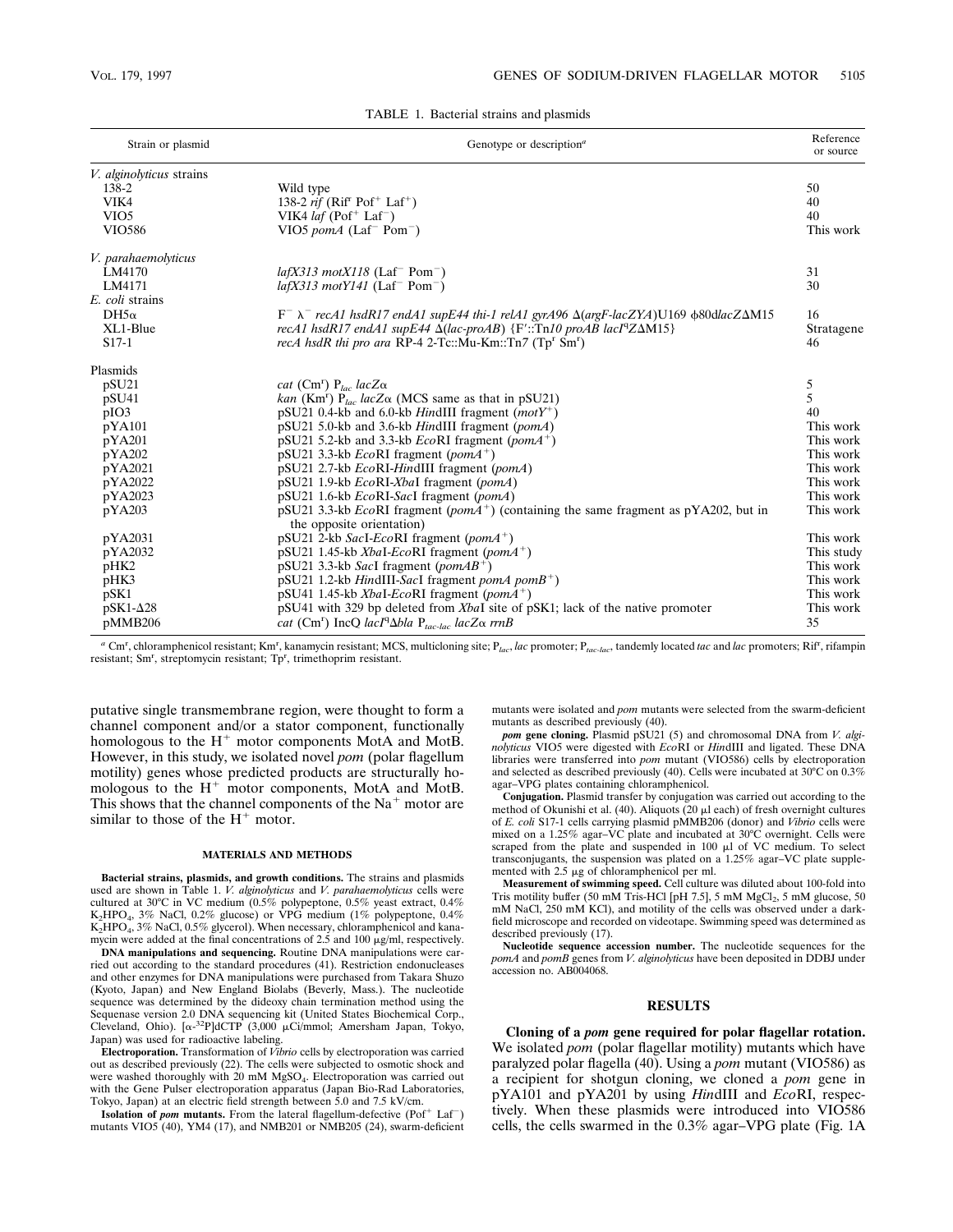

FIG. 1. Isolation of novel *pom* genes. (A and B) Swarming abilities of VIO586 cells carrying various plasmids. Fresh colonies were inoculated in 0.3% agar–VPG plates containing chloramphenicol and incubated at 30°C for 5 (A) and 9 (B) h. (C) Restriction map of plasmids. The swarm recovery of VIO586 by transformation of the plasmids in 0.3% agar–VPG plates is shown on the right side of the map. The chromosomal DNA fragments are indicated by solid lines. CAT indicates the chloramphenicol acetyltransferase gene from the vector pSU21 (5). The open arrows show the coding regions of PomA and PomB. A plasmid (pYA2021) containing a 2.7-kb *Hin*dIII-*Eco*RI fragment made small swarms after a long incubation  $(-*)$ . Probably the functional *pom* gene was formed by homologous recombination between the mutant *pom* gene on the chromosome and a part of the *pom* gene on the plasmid. Restriction sites are shown as follows: E, *Eco*RI; H, *Hin*dIII; Sc, *Sac*I; Xb, *Xba*I.

and 1B). Cells with pYA201 could swarm in 5 h; however, cells with pYA101 could make only small swarms in 9 h. pYA101 seemed not to contain the complete gene. Therefore, we used pYA201 for further analysis. The fragment in pYA201 did not complement *motX* and *motY* mutants of *V. parahaemolyticus* or a *motY* mutant of *V. alginolyticus* (data not shown), and the plasmid pIO3 carrying the *motY* gene of *V. alginolyticus* (40) did not complement the *pom* mutant. So, this gene must be a novel one related to the sodium-driven motor. A 3.2-kb *Eco*RI fragment, which still complemented the *pom* mutant, was subcloned, and the resulting plasmid was named pYA202. Next, we made restriction maps of pYA202 and pYA203 (which has the same fragment as pYA202 but in the opposite orientation) and constructed various deletion derivatives. Complementation assays using deletion derivative plasmids revealed that the *pom* gene was located in the 1.45-kb *Xba*I-*Eco*RI fragment containing the *Hin*dIII site (Fig. 1C). The plasmid containing the fragment is pYA2032. After sequencing the fragment (see below), we found that it also contained part of a second *pom* gene. To clone the whole gene, shotgun cloning and screening were done with *Sac*I, which cut out a ca. 3.0-kb chromosomal



fragment which hybridized to the 1.45-kb *Xba*I-*Eco*RI fragment (data not shown). Plasmid pHK2, containing the ca. 3.0-kb *Sac*I fragment, complemented the mutation of VIO586.

**Nucleotide sequence of the** *pom* **genes.** We determined the nucleotide sequence of the 2,196-bp *Xba*I-*Sac*I fragment and identified two open reading frames, which we named *pomA* and *pomB*; they encode proteins containing 253 and 315 amino acids, respectively. A consensus of ribosome binding sites was found at 12 and 11 bp upstream from the start codons of *pomA* and *pomB*, respectively (Fig. 2A and B). There are only 15 bp between the two genes (Fig. 2B). Thirty-five base pairs downstream of the stop codon of  $pomB$ , there is a consensus  $\rho$ independent transcription termination site (Fig. 2C). A potential promoter sequence of  $TAAA(N_{15})GTCGATAC$ , which is very similar to the  $\sigma^{28}$  promoter consensus of TAAA(N<sub>15</sub>)GC CGATAA of *Salmonella typhimurium* and *E. coli* (32, 40), was found 67 bp upstream of the start codon (Fig. 2A). Thus, the two genes seem to constitute a single transcription unit. A plasmid, pHK3 (Fig. 1C), containing only the *pomB* gene complemented the *pom* strains NMB104, NMB152, and NMB161. This indicates that the three strains are *pomB* mutants and that PomB is actually required for polar flagellar motility.

**Comparison of PomA and PomB to MotA and MotB of H**<sup>1</sup> **motor.** The PomA and PomB proteins were found to be homologous to the proton-driven motor proteins, MotA and MotB, respectively, of *Rhodobacter sphaeroides*, *Bacillus subtilis*, and *E. coli* (Fig. 3). The hydropathy profiles of PomA and PomB are very similar to those of MotA and MotB of *E. coli* (data not shown), which have been shown to have four and one membrane-spanning helices, respectively. As with *motA* and *motB* in *E. coli* or *B. subtilis*, *pomA* and *pomB* are in the same operon and have a  $\sigma^{28}$ -type promoter sequence upstream. In *E. coli*, *cheA* and *cheW* reside downstream of the *mot* genes in the same operon. In *V. alginolyticus*, as in *R. sphaeroides*, the operon contains only the two motor genes. Upstream of *pomA*, we found genes homologous to *E. coli xseB* and *ispA*, which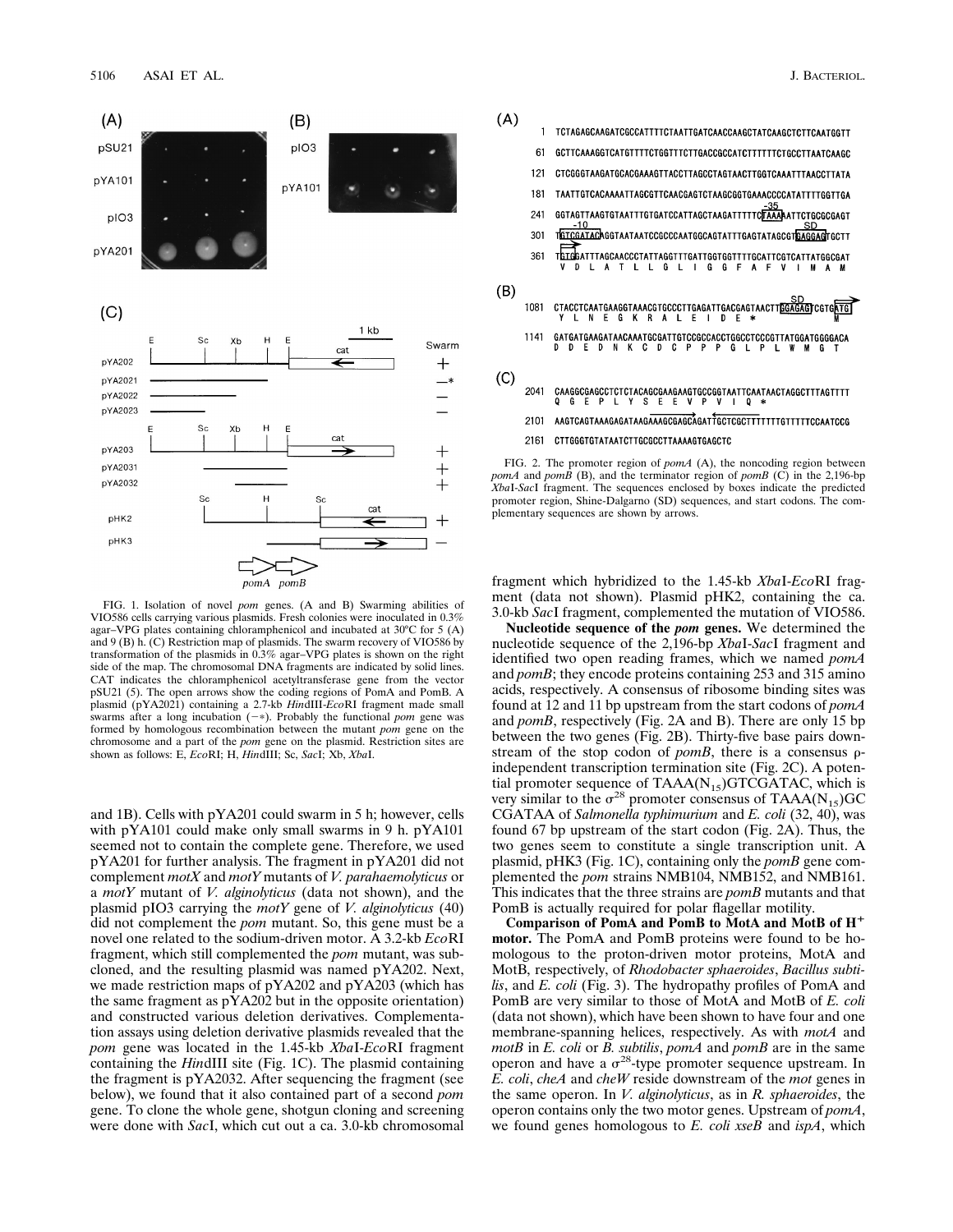

FIG. 3. Amino acid alignments of PomA (A) and PomB (B) with homologous proteins of various species. Dotted bars indicate membrane-spanning regions of *E. coli* MotA and MotB. Abbreviations: VaPomA, *V. alginolyticus* PomA; RsMotA, *R. sphaeroides* MotA; BsProA, *B. subtilis* hypothetical protein A; BsMotA, *B. subtilis* MotA; VpLafT, *V. parahaemolyticus* LafT; EcMotA, *E. coli* MotA; VaPomB, *V. alginolyticus* PomB; RsMotB, *R. sphaeroides* MotB; BsProB, *B. subtilis* hypothetical protein B; BsMotB, *B. subtilis* MotB; VpLafU, *V. parahaemolyticus* LafU; EcMotB, *E. coli* MotB. White letters in black boxes show identical residues.

encode the exoDNase small subunit and the farnesyl diphosphate synthase (14), respectively. The other sodium motor genes, *motX* and *motY*, are localized elsewhere on the chromosome (30, 31, 40).

Figure 3A shows the alignments of PomA with various MotA sequences. The four membrane-spanning regions, especially the third and fourth, are more similar than the other regions and, in MotA, are thought to form the proton channel. It has been shown that nonmotile or severe *mot* mutations are localized in the four membrane-spanning regions of MotA of *E. coli* (9). PomA is more similar to MotA of *B. subtilis* than to MotA of *E. coli*, even though the latter is phylogenetically closer to *V. alginolyticus*. PomA and *R. sphaeroides* MotA (43) are extremely similar and contain the same number of residues. It would be interesting to see whether these motor components are functionally interchangeable. For example, the channel components of proton-type and sodium-type  $F_0F_1$ ATPases are similar, and it has been shown that the substitution of only two amino acids changes the ion specificity of  $F_0F_1$  ATPase (20).

PomB consists of 315 amino acids, and the N-terminal and the C-terminal regions are similar to those of MotB in other species (Fig. 3B). In those C-terminal regions of *V. alginolyticus* and *E. coli*, the peptidoglycan-binding motif is highly conserved but *R. sphaeroides* does not have the motif (42). The membrane-spanning region at the N terminus of MotB is thought to complex with the transmembrane regions of MotA and form a part of the proton channel (45). The N-terminal regions of PomB and *R. sphaeroides* MotB (42) are very similar. These results suggest that PomB also has only one membrane-spanning region and interacts with the cell wall peptidoglycan via its C-terminal domain.

**Controlled expression of** *pomA* **in** *V. alginolyticus.* The *Xba*I-*Eco*RI fragment of pYA2032 was subcloned into the pSU41 vector (5). From the resultant plasmid, pSK1, various lengths of deletion were carried out with exonuclease III and mung



FIG. 4. Swarming profile by controlled expression of *pomA*. After pSK1- $\Delta$ 28, pSK1, and pSU41 were introduced into VIO586/pMMB206, fresh overnight colonies were spotted on  $0.25\%$  agar–VC plates containing  $2.5 \mu$ g of chloramphenicol per ml, 100 mg of kanamycin per ml, and various concentrations of IPTG. The plates were incubated for 5 h at 30°C.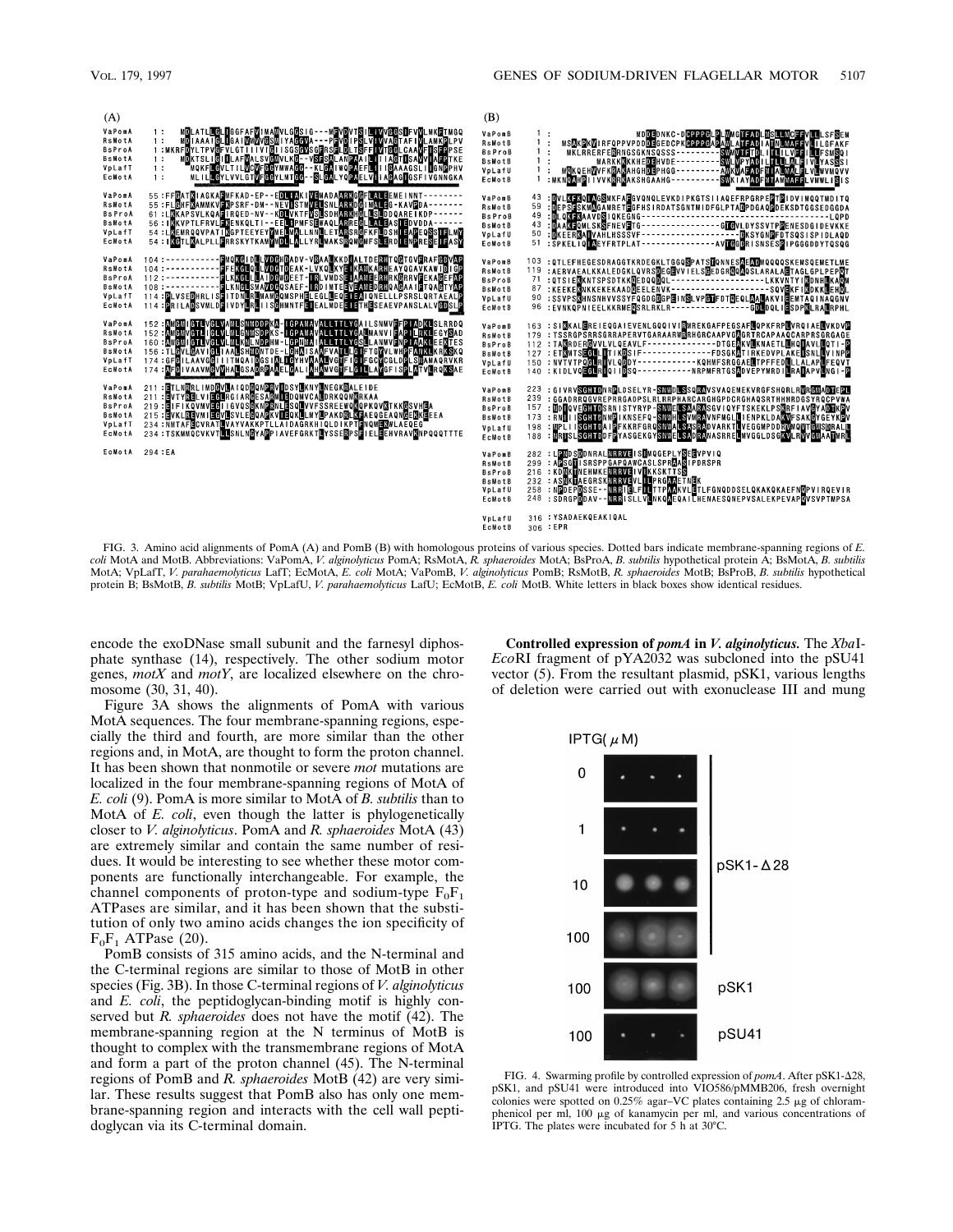

FIG. 5. Motility recovery by controlled expression of *pomA*. (A) For motility assay, VIO586/pMMB206/pSK1- $\Delta$ 28 was grown in VPG medium containing 50 mM NaCl and  $250$  mM KCl at 30°C. At late logarithmic phase, 100  $\mu$ M IPTG was added to the medium (indicated by arrows). At various times, swimming speeds of motile cells were measured. The average swimming speed was obtained by measuring at least 20 cells. The motile fraction was determined by counting the number of motile cells among the total cells in one video image and averaging at least three images in one condition. (B) The distributions of swimming speeds in panel A at 4, 6, 10, and 20 min are shown as the fractions of the total counted cells.

bean nuclease, and *pomA* was placed under the control of a *lac* promoter-repressor system that had been established previously in *V. alginolyticus* (40) (Fig. 4). The putative  $\sigma^{28}$  promoter sequence was deleted in plasmids  $pSK1-\Delta28$  and  $pSK1$ - $\Delta$ 32 (with deletion endpoints at 329 and 346 bp, respectively, in Fig. 2A). The motility of VIO586/pMMB206 cells carrying either of the plasmids was clearly dependent on the concentration of IPTG (isopropyl-β-D-thiogalactopyranoside). Figure 5A shows the restoration of the swimming speed and motile fraction of VIO586/pMMB206/pSK1- $\Delta$ 28 cells after the induction of *pomA* expression by IPTG. At 4 min, cells began to swim slowly, and the swimming speed gradually increased, reaching wild-type level at 20 min. The motile fraction showed almost the same profile as the swimming speed. After induction, the peak of the distribution progressively shifted from low swimming speed to high (Fig. 5B). The number of polar flagella is usually only one in a *Vibrio* cell, and the swimming speed of the cell reflects the motor property. These results suggest that newly synthesized PomA proteins were successively integrated into the defective motor complexes as shown in the  $H^+$ -driven motor of *E. coli* (7).

#### **DISCUSSION**

Until now, two sodium-driven motor genes, *motX* and *motY*, have been identified in *V. parahaemolyticus* and *V. alginolyticus*. Their products are both predicted to have one transmembrane **Flagellar motor proteins** 



FIG. 6. Motor genes of membrane components for the proton-driven- and sodium-driven-type flagella and the predicted membrane topology of the four *pom* gene products.

region. It is believed that MotX is a sodium channel component and that MotY connects the motor with peptidoglycan, because its C-terminal region is significantly similar to that of OmpA in *E. coli*. In this study, we cloned two novel sodiumdriven motor genes, *pomA* and *pomB*, which are homologous to the *motA* and *motB* genes of proton-driven motors, respectively. So, the sodium-driven motor consists of the products of four genes, *pomA*, *pomB*, *motX*, and *motY* (Fig. 6). The genes, *lafT* and *lafU*, of the lateral flagellar motor which is proton driven have been isolated, and the predicted products are shown to be homologous to the *motA* and *motB* products of *E. coli*, respectively (34).

By inducing the *E. coli motA* and *motB* genes in tethered *motA* and *motB* mutant cells, respectively, restoration of torque took place in a series of equally spaced steps (7, 10). On the other hand, the rotation rate decreased stepwise in the tethered alkalophilic *Bacillus* cells by a photoactivated amiloride analog which covalently binds to the  $Na<sup>+</sup>$ -interaction site of a channel (36). These results suggest that the motor has multiple force-generating units and that each force-generating unit functions independently. Moreover, the torque generated by a motor is the sum of the torque generated by each unit. It has been estimated that the  $H^+$ -driven motor of *E. coli* and the Na<sup>+</sup>-driven motor of alkalophilic *Bacillus* have 8 and 5 to 9 force-generating units, respectively. In our induction system for *pomA*, the swimming speed and motile fraction of the *pomA* mutant cells were restored to wild-type levels in 20 min, suggesting that newly synthesized PomA proteins were successively integrated into the defective motor complexes. We have shown that the swimming ability of the *motY* mutant increased with the *motY* induction (40). The independent force-generating unit probably functions as described above in the  $Na<sup>+</sup>$ driven motor of *V. alginolyticus*. We plan to analyze the rotation speed at low numbers of the force-generating units by laser dark-field microscopy (38) and to investigate the stability or the stepping of the speed.

From the homology to the proton motor components and their properties (15, 39, 44, 45, 54), we expect that the four transmembrane regions of PomA and the one transmembrane region of PomB also form a complex and function as a sodium channel. An Asp residue in the transmembrane region of *E. coli* MotB has been proposed to act as the donor in  $H^+$  transfer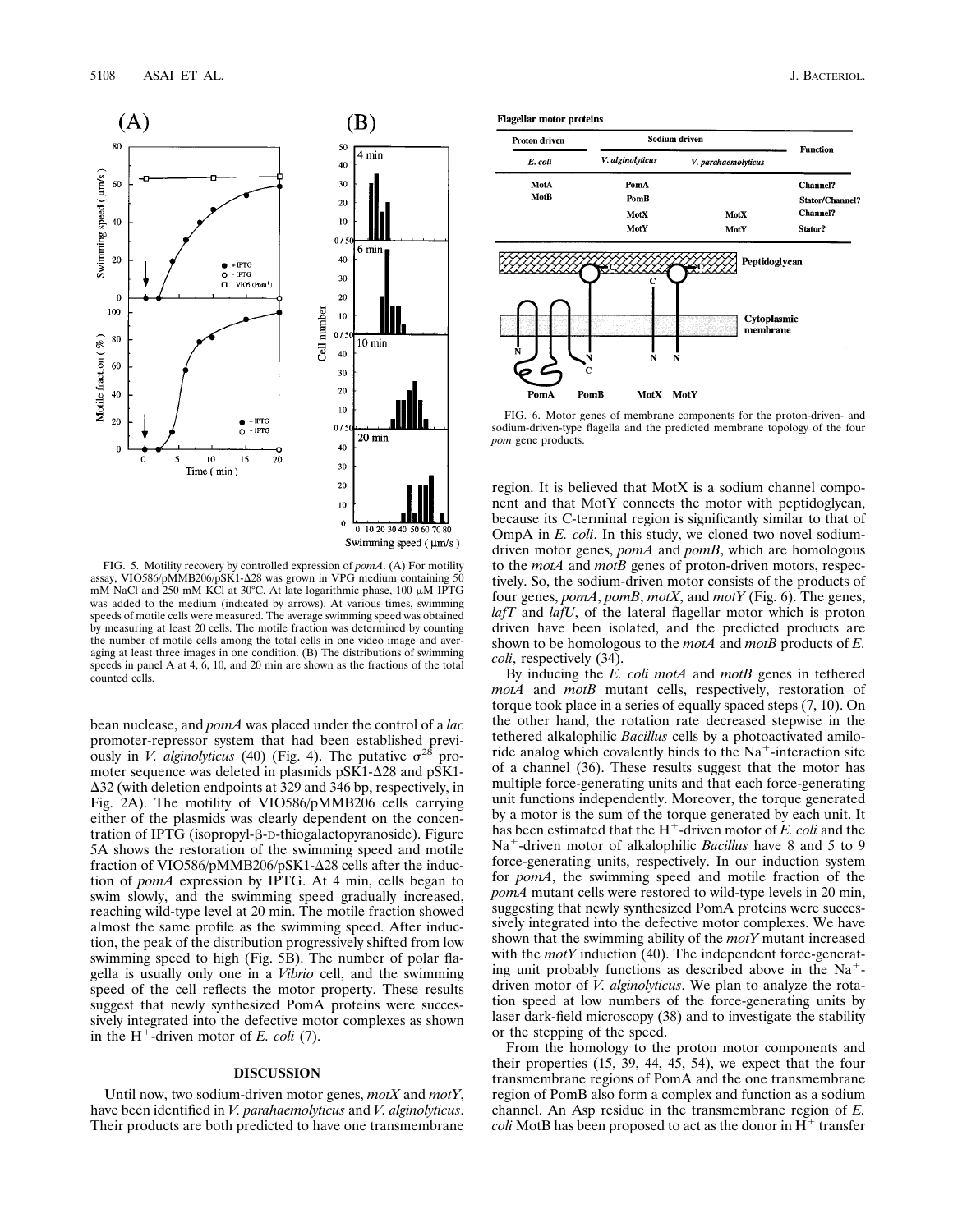to a recipient near the cytoplasmic side of the protein (45). The Asp is conserved in the PomB transmembrane region and may be the donor in  $Na<sup>+</sup>$  transfer to a neighboring protein. It is also possible that a sodium channel is formed from the four *pom* products, PomA, PomB, MotX, and MotY, because it has been suggested that MotX is the channel component of the motor and interacts with MotY (30). It is not ruled out that MotX and MotY might form a different sodium channel.

In the proton-driven motor, MotB is thought to function as a stator by interaction with peptidoglycan. PomB presumably functions in a similar way. In addition to PomB, the sodiumdriven-type motor apparently needs another component, MotY, which has a peptidoglycan binding motif but no further similarity to MotB. These two possible stators, PomB and MotY, are required for polar motility of *V. alginolyticus.*

Why does the sodium-driven motor need two stators? And why does it need four motor components, whereas the protondriven motor needs only two? *Vibrio* has two types of flagella, polar and lateral. The polar flagellum is thought to function as a viscosity sensor (33) that regulates expression of lateral flagellar genes. Recently, we have shown that *Vibrio* cells sense a decrease in the rotation rate of (or the sodium influx through) the polar flagellar motor (23). Therefore, we speculate that MotX and MotY might sense the rotation rate or the sodium flux. Alternatively, they may be needed for the very fast rotation of the sodium-driven motor. It has been reported that its speed is ca. 600 rps in 50 mM NaCl at room temperature and increases up to ca. 1,700 rps in 300 mM NaCl at 35°C (28, 29, 37), whereas the speed of the proton-driven motor is 200 to 300 rps at most in *S. typhimurium* or *E. coli* (25, 26).

## **ACKNOWLEDGMENTS**

We thank Linda McCarter for providing us with the strains and I. Okunishi for assistance with the *pom* mutant isolation. We especially thank Robert M. Macnab for critical reading of the manuscript.

This work was supported in part by grants-in-aid to I.K. and M.H. from the Ministry of Education Science and Culture of Japan and by the research and development program of NEDO of Japan.

#### **REFERENCES**

- 1. **Atsumi, T., S. Sugiyama, E. J. Cragoe, Jr., and Y. Imae.** 1990. Specific inhibition of the Na<sup>+</sup>-driven flagellar motors of alkalophilic *Bacillus* strains by the amiloride analog phenamil. J. Bacteriol. **172:**1634–1639.
- 2. **Atsumi, T., L. McCarter, and Y. Imae.** 1992. Polar and lateral flagellar motors of marine *Vibrio* are driven by different ion-motive forces. Nature **355:**182–184.
- 3. **Atsumi, T., Y. Maekawa, H. Tokuda, and Y. Imae.** 1992. Amiloride at pH 7.0 inhibits the Na<sup>+</sup>-driven flagellar motors of *Vibrio alginolyticus* but allows the cell growth. FEBS Lett. **314:**114–116.
- 4. **Atsumi, T., Y. Maekawa, T. Yamada, I. Kawagishi, Y. Imae, and M. Homma.** 1996. Effect of viscosity on swimming by the lateral and polar flagella of *Vibrio alginolyticus*. J. Bacteriol. **178:**5024–5026.
- 5. **Bartolome´, B., Y. Jubete, E. Martinez, and F. D. Cruz.** 1991. Construction and properties of a family of pACYC184-derived cloning vectors compatible with pBR322 and its derivatives. Gene **102:**75–78.
- 6. **Blair, D. F.** 1995. How bacteria sense and swim. Annu. Rev. Microbiol. **49:**489–522.
- 7. **Blair, D. F., and H. C. Berg.** 1988. Restoration of torque in defective flagellar motors. Science **242:**1678–1681.
- 8. **Blair, D. F., and H. C. Berg.** 1990. The MotA protein of E. coli is a proton-conducting component of the flagellar motor. Cell **60:**439–449.
- 9. **Blair, D. F., and H. C. Berg.** 1991. Mutations in the MotA protein of *Escherichia* coli reveal domains critical for proton conduction. J. Mol. Biol. **221:**1433–1442.
- 10. **Block, S. M., and H. C. Berg.** 1984. Successive incorporation of forcegenerating units in the bacterial rotary motor. Nature **309:**470–472.
- 11. **Chun, S. Y., and J. S. Parkinson.** 1988. Bacterial motility: membrane topology of the *Escherichia coli* MotB protein. Science **239:**276–278.
- 12. **De Mont, R., and J. Vanderleyden.** 1994. The C-terminal sequence conservation between OmpA-related outer membrane protein and MotB suggests a common function in both Gram-positive and Gram-negative bacteria, possibly in the interaction of these domains with peptidoglycan. Mol. Microbiol. **12:**333–334.
- 13. **Francis, N. R., G. E. Sosinsky, D. Thomas, and D. J. DeRosier.** 1994. Isolation, characterization and structure of bacterial flagellar motors containing the switch complex. J. Mol. Biol. **235:**1261–1270.
- 14. **Fujisaki, S., H. Hara, Y. Nishimura, K. Horiuchi, and T. Nishino.** 1990. Cloning and nucleotide sequence of the *ispA* gene responsible for farnesyl diphosphate synthase activity in *Escherichia coli*. J. Biochem. **108:**995–1000.
- 15. **Garza, A. G., R. Biran, J. A. Wohlschlegel, and M. D. Manson.** 1996. Mutations in *motB* suppressible by changes in stator or rotor components of the bacterial flagellar motor. J. Mol. Biol. **258:**270–285.
- 16. **Grant, S. N., J. Jessee, F. R. Bloom, and D. Hanahan.** 1990. Differential plasmid rescue from transgenic mouse DNAs into *Escherichia coli* methylation-restriction mutant. Proc. Natl. Acad. Sci. USA **87:**4645–4649.
- 17. **Homma, M., H. Oota, S. Kojima, I. Kawagishi, and Y. Imae.** 1996. Chemotactic responses to an attractant and a repellent in the flagellar systems of *Vibrio alginolyticus*. Microbiology **146:**2777–2783.
- 18. **Imae, Y.** 1991. Use of  $Na^+$  as an alternative to  $H^+$  in energy transduction, p. 197–221. *In* Y. Mukohata (ed.), New era of bioenergetics. Academic Press, Inc., Tokyo, Japan.
- 19. Imae, Y., and T. Atsumi. 1989. Na<sup>+</sup>-driven bacterial flagellar motors. J. Bioenerg. Biomembr. **21:**705–716.
- 20. **Kaim, G., and P. Dimroth.** 1995. A double mutation in subunit c of the Na<sup>+</sup>-specific F<sub>1</sub>F<sub>0</sub>-ATPase of *Propionigenium modestum* results in a switch from Na<sup>+</sup>-coupled ATP synthesis in the *Escherichia coli* host cells. J. Mol. Biol. **253:**726–738.
- 21. **Kawagishi, I., Y. Maekawa, T. Atsumi, M. Homma, and Y. Imae.** 1995. Isolation of the polar and lateral flagellum-defective mutants in *Vibrio alginolyticus* and identification of their flagellar driving energy sources. J. Bacteriol. **177:**5158–5160.
- 22. **Kawagishi, I., I. Okunishi, M. Homma, and Y. Imae.** 1994. Removal of the periplasmic DNase before electroporation enhances efficiency of transformation in the marine bacterium *Vibrio alginolyticus*. Microbiology **140:**2355– 2361.
- 23. **Kawagishi, I., M. Imagawa, Y. Imae, L. McCarter, and M. Homma.** 1996. The sodium-driven polar flagellar motor of marine *Vibrio* as the mechanosensor that regulates lateral flagellar expression. Mol. Microbiol. **20:**693– 699.
- 24. **Kojima, S., T. Atsumi, K. Muramoto, S. Kudo, I. Kawagishi, and M. Homma.** 1997. *Vibrio alginolyticus* mutants resistant to phenamil, a specific inhibitor of the sodium-driven flagellar motor. J. Mol. Biol. **265:**310–318.
- 25. **Kudo, S., Y. Magariyama, and S.-I. Aizawa.** 1990. Abrupt changes in flagellar rotation observed by laser dark-field microscopy. Nature **346:**677–680.
- 26. **Lowe, G., M. Meister, and H. C. Berg.** 1987. Rapid rotation of flagellar bundles in swimming bacteria. Nature **325:**637–640.
- 27. **Macnab, R. M.** 1995. Flagellar switch, p. 181–199. *In* J. A. Hoch and T. J. Silhavy (ed.), Two-component signal transduction. ASM Press, Washington, D.C.
- 28. **Magariyama, Y., S. Sugiyama, K. Muramoto, Y. Maekawa, I. Kawagishi, Y. Imae, and S. Kudo.** 1994. Very fast flagellar rotation. Nature **371:**752.
- 29. **Magariyama, Y., S. Sugiyama, K. Muramoto, I. Kawagishi, Y. Imae, and S. Kudo.** 1995. Simultaneous measurement of bacterial flagellar rotation rate and swimming speed. Biophys. J. **69:**2154–2162.
- 30. **McCarter, L. L.** 1994. MotY, a component of the sodium-type flagellar motor. J. Bacteriol. **176:**4219–4225.
- 31. **McCarter, L. L.** 1994. MotX, the channel component of the sodium-type flagellar motor. J. Bacteriol. **176:**5988–5998.
- 32. **McCarter, L. L.** 1995. Genetic and molecular characterization of the polar flagellum of *Vibrio parahaemolyticus*. J. Bacteriol. **177:**1595–1609.
- 33. **McCarter, L. L., M. Hilmen, and M. Silverman.** 1988. Flagellar dynamometer controls swarmer cell differentiation of *Vibrio parahaemolyticus*. Cell **54:**345–351.
- 34. **McCarter, L. L., and M. E. Wright.** 1993. Identification of genes encoding components of swarmer cell flagellar motor and propeller and a sigma factor controlling differentiation of *Vibrio parahaemolyticus*. J. Bacteriol. **175:**3361– 3371.
- 35. Morales, V. M., A. Bäckman, and M. Bagdassarian. 1991. A series of wide host-range low-copy-number vectors that allow direct screening for recombinants. Gene **97:**39–47.
- 36. **Muramoto, K., S. Sugiyama, E. J. Cragoe, Jr., and Y. Imae.** 1994. Successive inactivation of the force-generating units of sodium-driven bacterial flagellar motors by a photoreactive amiloride analog. J. Biol. Chem. **269:**3374–3380.
- 37. **Muramoto, K., I. Kawagishi, S. Kudo, Y. Magariyama, Y. Imae, and M. Homma.** 1995. High speed rotation and speed stability of the sodium-driven flagellar motor in *Vibrio alginolyticus*. J. Mol. Biol. **251:**50–58.
- 38. **Muramoto, K., Y. Magariyama, M. Homma, I. Kawagishi, S. Sugiyama, Y. Imae, and S. Kudo.** 1996. Rotational fluctuation of the sodium-driven flagellar motor of *Vibrio alginolyticus* induced by binding of inhibitors. J. Mol. Biol. **259:**687–695.
- 39. **Nguyen, C. C., and M. H. Saier, Jr.** 1996. Structural and phylogenetic analysis of the MotA and MotB families of bacterial flagellar motor proteins. Res. Microbiol. **147:**317–332.
- 40. **Okunishi, I., I. Kawagishi, and M. Homma.** 1996. Cloning and characterization of *motY*, a gene coding for a component of the sodium-driven flagel-